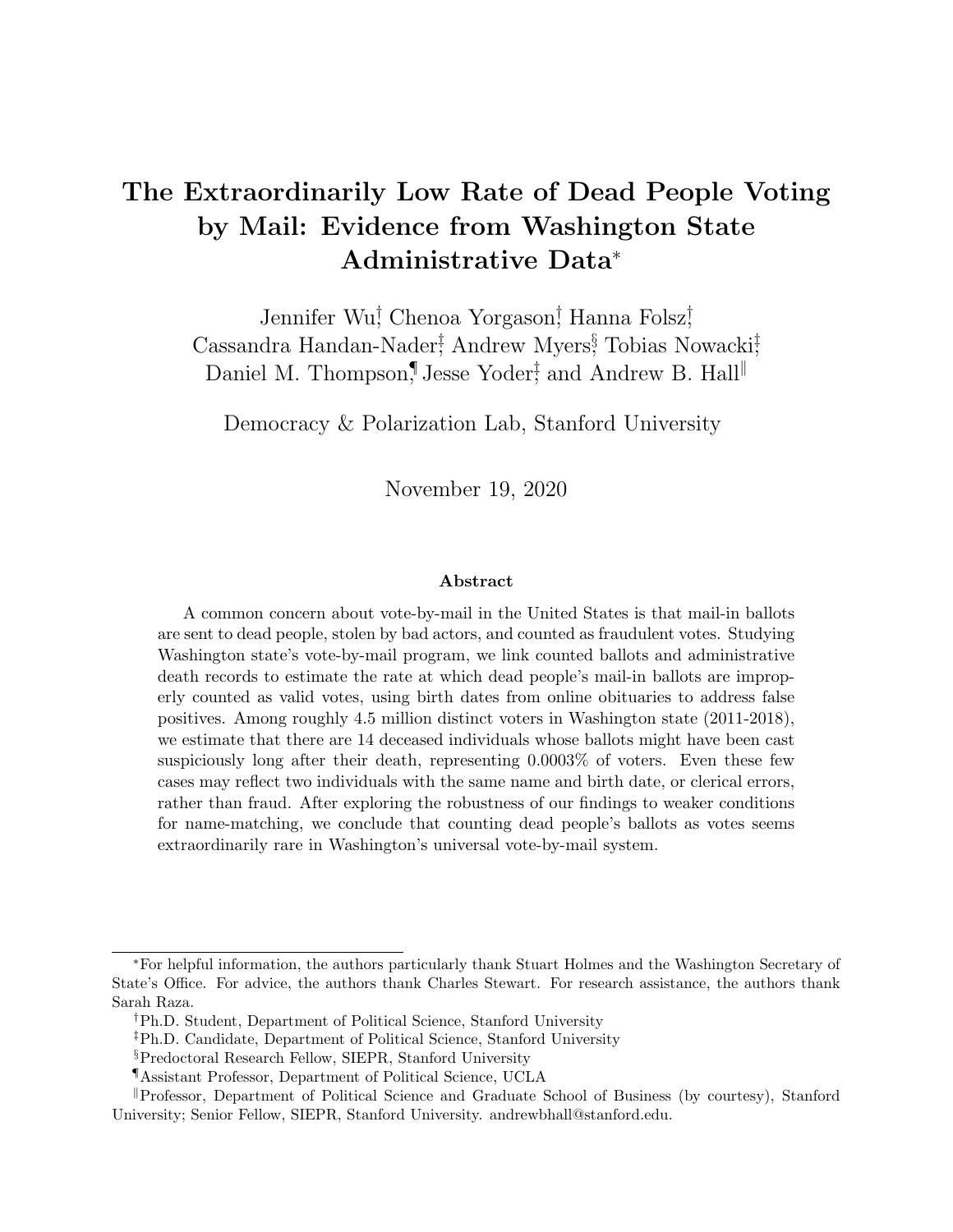### <span id="page-1-3"></span>1 Introduction

One of the most common concerns raised about vote-by-mail in the United States, which has become highly salient during the COVID-19 pandemic, is that ballots sent to dead people could be mailed back and counted as valid votes. In the weeks after the 2020 U.S. election, President Trump has repeatedly claimed that dead people voted in the election,<sup>[1](#page-1-0)</sup> echoing a long-running concern among certain conservative groups.[2](#page-1-1) Claims like these about the security of vote-by-mail are important to assess because they call into question the legitimacy of the American electoral system and the 2020 election in particular. Attitudes towards the expansion of vote-by-mail are mixed and have polarized along partisan lines [\(Lockhart et al.](#page-12-0) [2020\)](#page-12-0), and voter confidence in vote-by-mail is generally lower than in-person voting [\(Bryant](#page-12-1) [2020\)](#page-12-1), which makes evaluating its security especially relevant.[3](#page-1-2) Because who votes and who dies are both matters of public record in America, we can evaluate the general claim that dead people's mail-in ballots are regularly voted fraudulently in elections with data.

To do so, we link administrative data on deaths and voter turnout in the state of Washington, one of the most prominent states to administer elections entirely by mail. Among roughly 4.5 million distinct voters in Washington state between 2011 and 2018, when we focus on cases where records match on full name including middle name, we estimate that there are 14 deceased individuals whose ballots were cast suspiciously long after their deaths, representing 0.0003% of voters. Even these few cases may reflect two individuals with the same name and birth date, or clerical errors, rather than fraud. If we relax requirements for matching middle names to accommodate people who may not have middle names, we estimate that there are an additional 43 cases of potential fraud, but these are more likely to be false positives. On the whole, the results suggest that it is extremely rare for dead people's ballots to be counted as votes in Washington's universal vote-by-mail system.

<span id="page-1-0"></span><sup>1</sup>See for example: <https://twitter.com/realDonaldTrump/status/1328830381429288962?s=20>.

<span id="page-1-1"></span><sup>&</sup>lt;sup>2</sup>See for example: [https://www.heritage.org/election-integrity/commentary/potential-fraud](https://www.heritage.org/election-integrity/commentary/potential-fraud-why-mail-elections-should-be-dead-letter)[why-mail-elections-should-be-dead-letter](https://www.heritage.org/election-integrity/commentary/potential-fraud-why-mail-elections-should-be-dead-letter)

<span id="page-1-2"></span><sup>3</sup>On the effects of universal vote-by-mail, see for example [Gerber, Huber, and Hill](#page-12-2) [\(2013\)](#page-12-2) and [Thompson](#page-13-0) [et al.](#page-13-0) [\(2020\)](#page-13-0).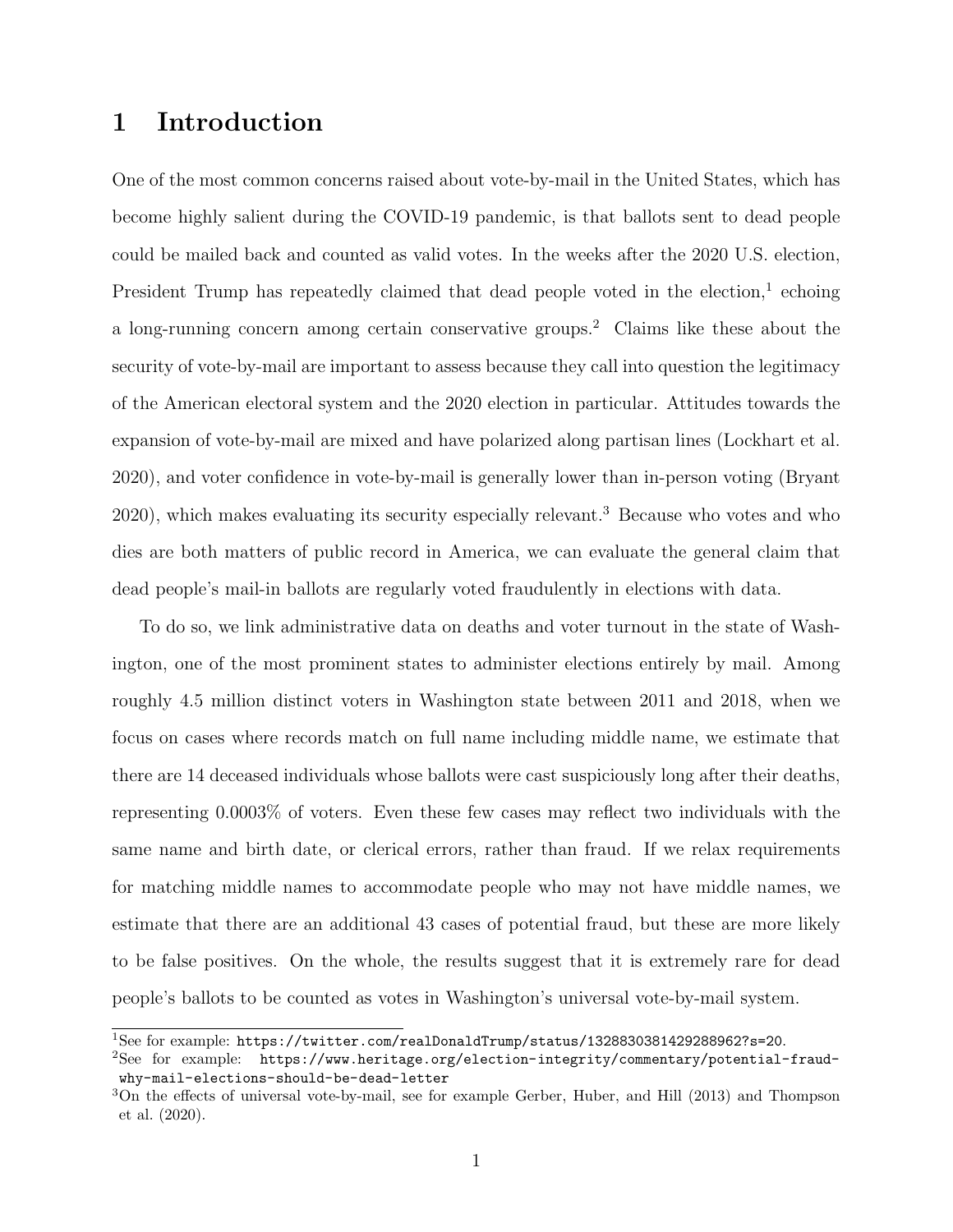Our findings should not be surprising to people who follow election administration closely. Indeed, the state of Washington carries out a better version of our analysis on a regular basis, checking voter rolls against death records using additional data like the last four digits of individuals' social security numbers that we do not have access to. The point of our analysis is to provide an independent verification of the state of Washington's process.

Our work adds to the large literature on voter fraud in American elections by quantifying the amount of voter fraud related to dead people's ballots specifically in the context of universal vote-by-mail, where concerns about this fraud have become particularly salient. In studying this form of voter fraud, we build directly on [Hood III and Gillespie](#page-12-3) [\(2012\)](#page-12-3), a study which combines automated and manual matching methods to quantify the rate of deceased voters' ballots being improperly counted in the 2006 general election in Georgia (not a universal vote-by-mail state), finding essentially zero cases of this form of fraud.[4](#page-2-0) By directly linking administrative data to detect fraud, our study is also related to [Goel et al.](#page-12-4) [\(2020\)](#page-12-4), which performs a similar analysis to quantify rates of double voting, again finding minuscule rates. Beyond these studies, a much broader literature relies on other forms of data, like reported instances of fraud (e.g. [Minnite](#page-12-5) [2010;](#page-12-5) [Alvarez, Hall, and Hyde](#page-12-6) [2009;](#page-12-6) [Levitt](#page-12-7) [2007\)](#page-12-7) or suspicious statistical patterns in aggregate data (e.g [Cottrell, Herron, and](#page-12-8) [Westwood](#page-12-8) [2018;](#page-12-8) [Alvarez, Hall, and Hyde](#page-12-6) [2009;](#page-12-6) [Mebane](#page-12-9) [2008\)](#page-12-9), again concluding that various detectible forms of voter fraud seem very rare.<sup>[5](#page-2-1)</sup>

While our analyses suggest that fraud related to dead people's ballots and vote-by-mail is incredibly rare in Washington, our results do not directly speak to rates of fraud in other

<span id="page-2-0"></span><sup>4</sup>Our focus on a longer time period and on assessing a fast-moving debate relevant to the 2020 election comes at the cost of some depth; while [Hood III and Gillespie](#page-12-3) [\(2012\)](#page-12-3) presents a remarkably deep audit of suspicious cases, making public records requests and ruling out nearly all specific suspicious cases as false positives, we only rule out false positives based on publicly available online data. It is reassuring, then, that our broader analysis of universal vote-by-mail in Washington arrives at a similar conclusion to their deeper analysis for Georgia.

<span id="page-2-1"></span><sup>&</sup>lt;sup>5</sup>There is also a recent Washington Post/ ERIC (Electronic Registration Information Center) analysis which relies on reported instances of fraud. See [https://www.washingtonpost.com/politics/](https://www.washingtonpost.com/politics/minuscule-number-of-potentially-fraudulent-ballots-in-states-with-universal-mail-voting-undercuts-trump-claims-about-election-risks/2020/06/08/1e78aa26-a5c5-11ea-bb20-ebf0921f3bbd_story.html) [minuscule-number-of-potentially-fraudulent-ballots-in-states-with-universal-mail](https://www.washingtonpost.com/politics/minuscule-number-of-potentially-fraudulent-ballots-in-states-with-universal-mail-voting-undercuts-trump-claims-about-election-risks/2020/06/08/1e78aa26-a5c5-11ea-bb20-ebf0921f3bbd_story.html)[voting-undercuts-trump-claims-about-election-risks/2020/06/08/1e78aa26-a5c5-11ea-bb20](https://www.washingtonpost.com/politics/minuscule-number-of-potentially-fraudulent-ballots-in-states-with-universal-mail-voting-undercuts-trump-claims-about-election-risks/2020/06/08/1e78aa26-a5c5-11ea-bb20-ebf0921f3bbd_story.html) [ebf0921f3bbd\\_story.html](https://www.washingtonpost.com/politics/minuscule-number-of-potentially-fraudulent-ballots-in-states-with-universal-mail-voting-undercuts-trump-claims-about-election-risks/2020/06/08/1e78aa26-a5c5-11ea-bb20-ebf0921f3bbd_story.html).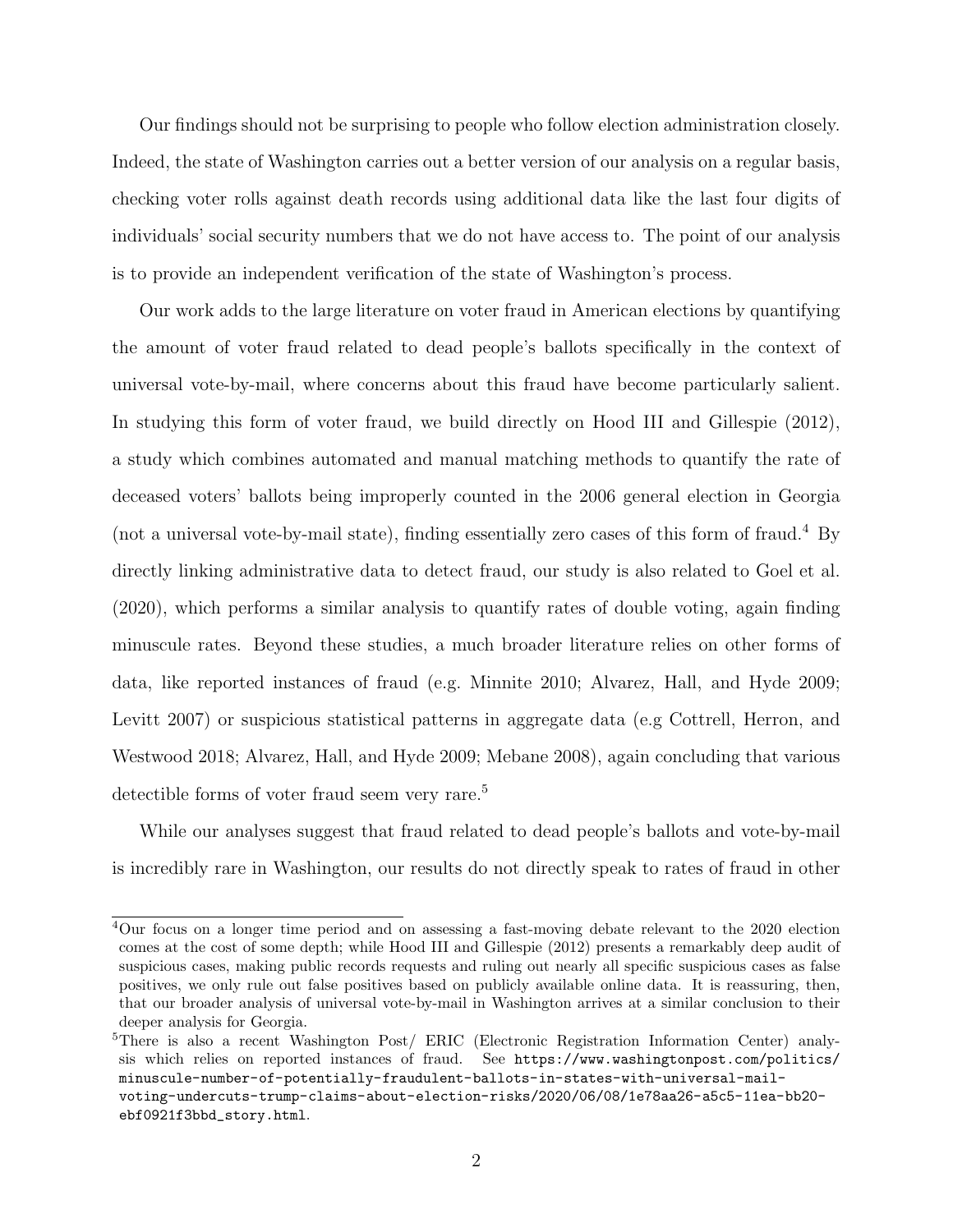states. Washington has spent years developing and honing its process for vote-by-mail. States that expanded voting by mail in 2020 without time to develop the same rigorous processes as Washington could see higher rates of fraud, including higher rates of dead people's ballots being counted. Still, fraud of this form is unlikely to be widespread in any context due to the precautions states take, which we discuss in the context of Washington below.

The purpose of this paper is not to endorse or reject universal vote-by-mail as a policy. There are many considerations in supporting or expanding the use of universal vote-by-mail that go beyond the particular kind of fraud we evaluate. As people continue to debate how America should administer its elections, the particular claim that dead people's mail-in ballots are fraudulently cast and counted as votes at high rates is likely to persist. The purpose of this paper is to evaluate this specific claim with data.

#### 2 Why We Study Washington State

We focus on Washington state because it employs universal vote-by-mail. Every registered voter is mailed a ballot which can be mailed back with pre-paid postage, dropped off at one of many drop box locations, or returned in person to County Elections Offices. Since this is the specific policy that President Trump and others have suggested leads to widespread fraud related to deceased voters' ballots, it makes sense to focus on a state that employs this policy.

While a number of other states also employ universal vote-by-mail, Washington is ideal for our purposes because of the data it offers. Unlike many other states, Washington has made statewide voter file snapshots (voter rolls which include information about every registered voter at a particular point in time, such as unique Voter ID, name, county, and date of birth), as well as statewide voter histories (lists of Voter IDs who have cast a verified (nonrejected) vote, including local elections) since 2011, publicly available to researchers. The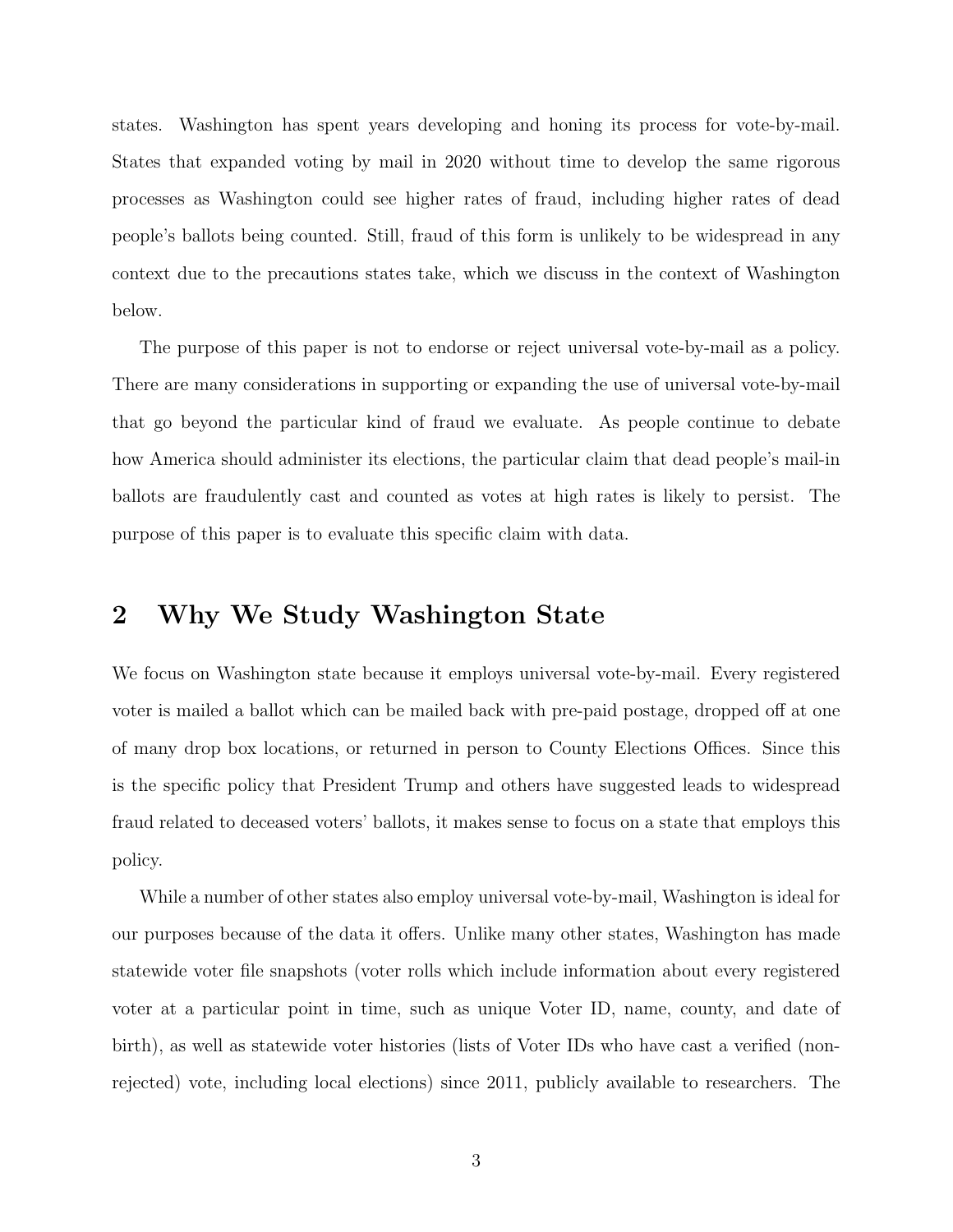Secretary of State maintains nearly monthly voter file snapshots, which enables us to have a nearly-perfect portrait of who has voted in each election within our period of study.

#### 3 Ballot Security in Washington

To ensure election security, Washington takes a number of steps. Together, these steps likely make it difficult to fraudulently cast a dead person's ballot.

First, ballots are assigned unique barcodes which allows voters to track their ballots online. This also allows the state to confirm that the returned ballot corresponds to a specific entry in the voter registration database, and is intended as one of a number of countermeasures to prevent people mailing in fake ballots, as they cannot duplicate these unique barcodes. As a result, the first step a fraudulent actor would have to take to vote in the name of a dead person is to obtain their actual ballot. Doing this at any meaningful scale would require knowing when specific ballots have been mailed and where they have been mailed to. Concerns around this type of fraud often focus on cases in which ballots are mailed to the wrong place, or are left somewhere where anyone might pick them up. Someone intending to commit fraud might be able to wait for random opportunities like these as another means for obtaining ballots, but they are unlikely to know in advance when or where such an opportunity might occur.

Like other states, after receiving a returned mail-in ballot, Washington compares the signature on the ballot envelope to the voter's signature in a government database in order to validate the identity of the voter. To successfully cast a dead person's ballot, a fraudulent actor would therefore need to forge the signature well enough to circumvent this process. While there is no doubt that signature verification is an imperfect filter, it is a real barrier, and ballots are regularly thrown out due to signature issues.<sup>[6](#page-4-0)</sup>

<span id="page-4-0"></span> $6$ See for example [https://www-cdn.law.stanford.edu/wp-content/uploads/2020/04/SLS\\_Signature\\_](https://www-cdn.law.stanford.edu/wp-content/uploads/2020/04/SLS_Signature_Verification_Report-5-15-20-FINAL.pdf) [Verification\\_Report-5-15-20-FINAL.pdf](https://www-cdn.law.stanford.edu/wp-content/uploads/2020/04/SLS_Signature_Verification_Report-5-15-20-FINAL.pdf).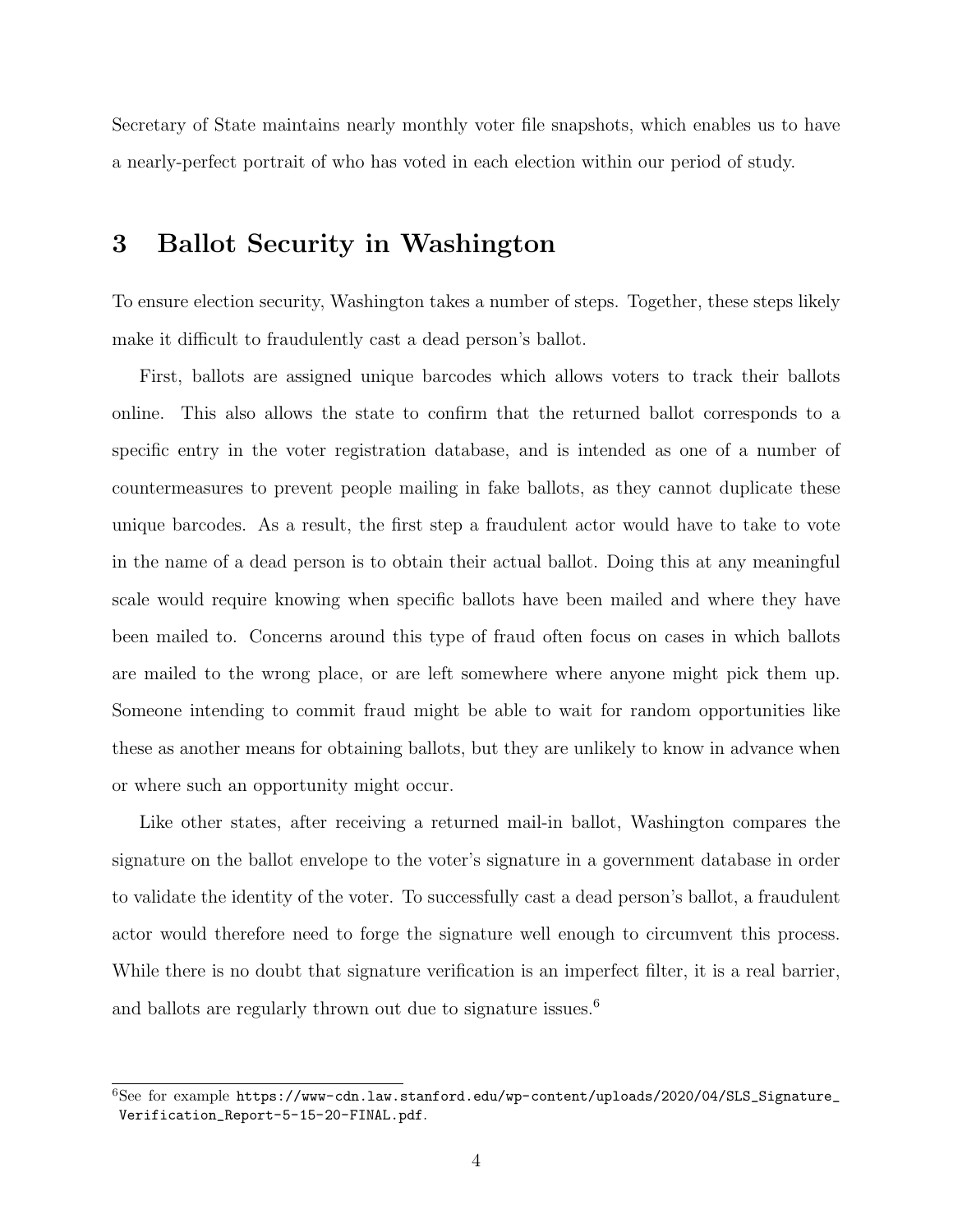Finally, the Elections division of the Secretary of State frequently purges newly-noneligible voters such as felons, the dead, and individuals who have moved outside of the state. In the case of the recent registrants who have died, the Elections division uses Department of Health death records to match on name, date of birth, and the last four digits of one's Social Security number, which ensures a high confidence match that the purged voter is indeed recently deceased.[7](#page-5-0) Furthermore, the state participates in the Electronic Registration Information Center, a consortium of 30 states that share voter file information in order to eliminate extraneous voter records by identifying cross-state movers, in-state voter updates and duplicates, and the deceased.

Therefore, after obtaining a dead person's ballot and forging their signature successfully, a fraudulent actor would then need to hope that the state has accidentally missed the death record of the individual associated with the ballot—otherwise, when the ballot is received, it will be flagged as belonging to a deceased individual and will not be counted.<sup>[8](#page-5-1)</sup> In addition, an audit process will begin, and if it is determined that the ballot was cast fraudulently, a criminal investigation could follow. If a person is found guilty of fraudulently casting a ballot in this manner, it is a class C felony in the state of Washington punishable by up to 5 years in prison.

Given these countermeasures, it would seem difficult to carry off this type of fraud at the scale required to alter election outcomes meaningfully. Finding a large enough number of ballots, forging the signatures, and evading the validation countermeasures seem like daunting challenges to a would-be fraudster. Given the large felony penalty if a person is caught, and the dim prospects for changing an election outcome in this way, it is perhaps not surprising that existing research concludes this kind of fraud is rare.

<span id="page-5-0"></span><sup>7</sup>Some older voter records lack the last four SSN digits; for these, the Elections division examines possible matches based off of the decedent's name and date of birth.

<span id="page-5-1"></span><sup>8</sup> In Washington, a ballot cast by an individual who subsequently dies in the period between voting and election day is considered a valid vote.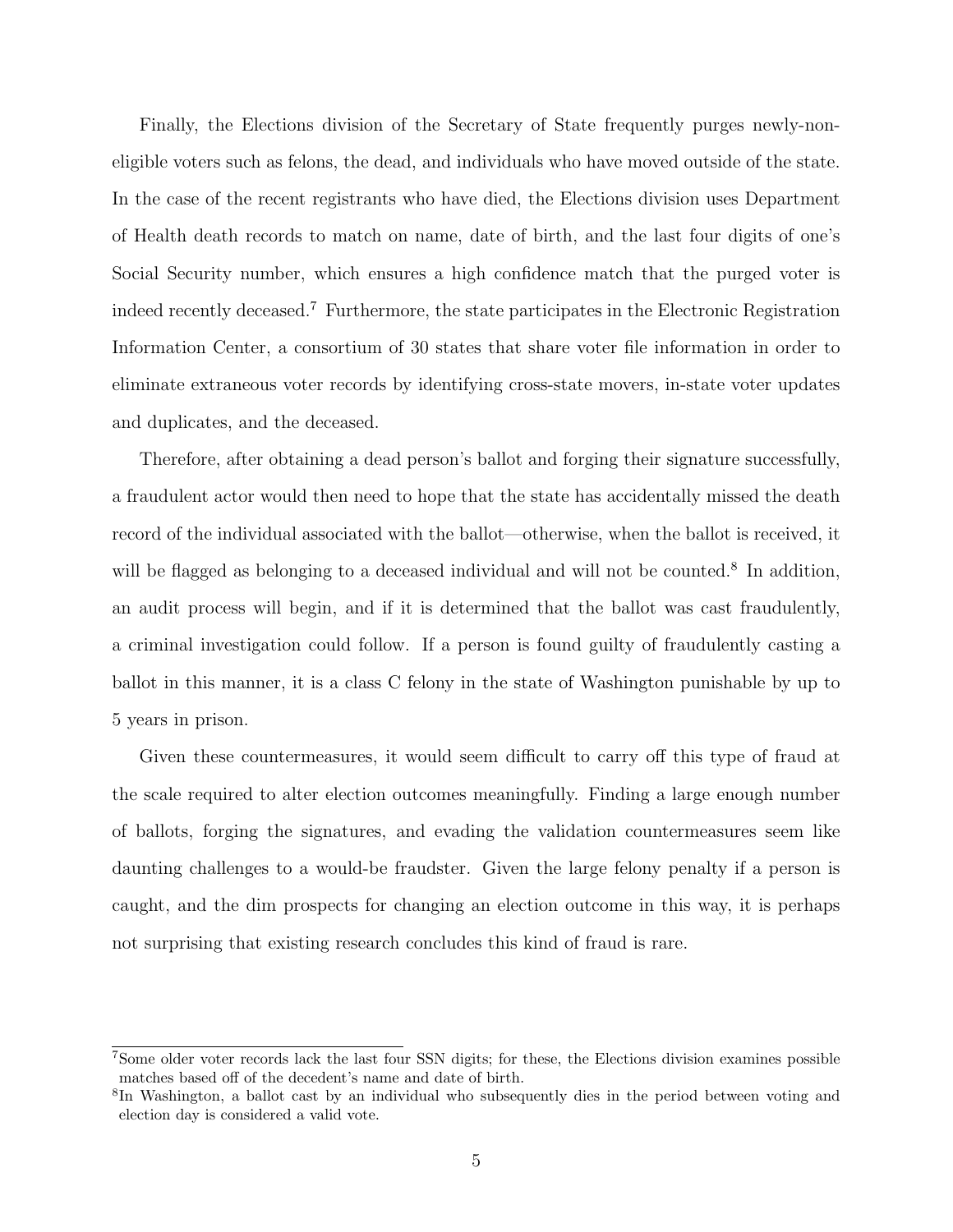#### 4 Using Death Records and the Voter File

To assess the rate at which dead people's ballots are counted in Washington elections, we gathered official death records from 1990 onwards from the Department of Health Death Index in the Washington State Digital Archives. For each death record, we have a unique reference number, first name, middle initial, last name, date of death, county of residence, and age at death.

We then use the complete voter file and vote history files from the Washington Secretary of State. The voter files contain records of people who voted from 2011 to 2018, with information including a unique state voter ID, first name, middle name, last name, and date of birth. The vote history files contain the state voter ID, county, and election for each counted ballot.

We focus on data from 2011 through 2018. Although we do have access to data from 2006 up through 2011 as well, we do not use this data for two related reasons. First, the state of Washington did not have statewide universal vote-by-mail until 2011. Second, in communications with the Washington Secretary of State's office, we were made aware of potential issues in the data for the period prior to full adoption of universal vote-by-mail. Consistent with the idea that the high-quality data starts in 2011, we found that the numeric ID in the voter file meant to uniquely link voters to their voter histories—critical for our analysis—are not fully unique until 2011. We are therefore unable to distinguish genuine potential fraud cases from database error in this earlier period. As such, we have removed this period from the analysis, and we report counts of potential fraud and their rate among all voters using only 2011-2018 data.

We use all federal races in our analysis, comprising all statewide primary and general elections during the time period we study.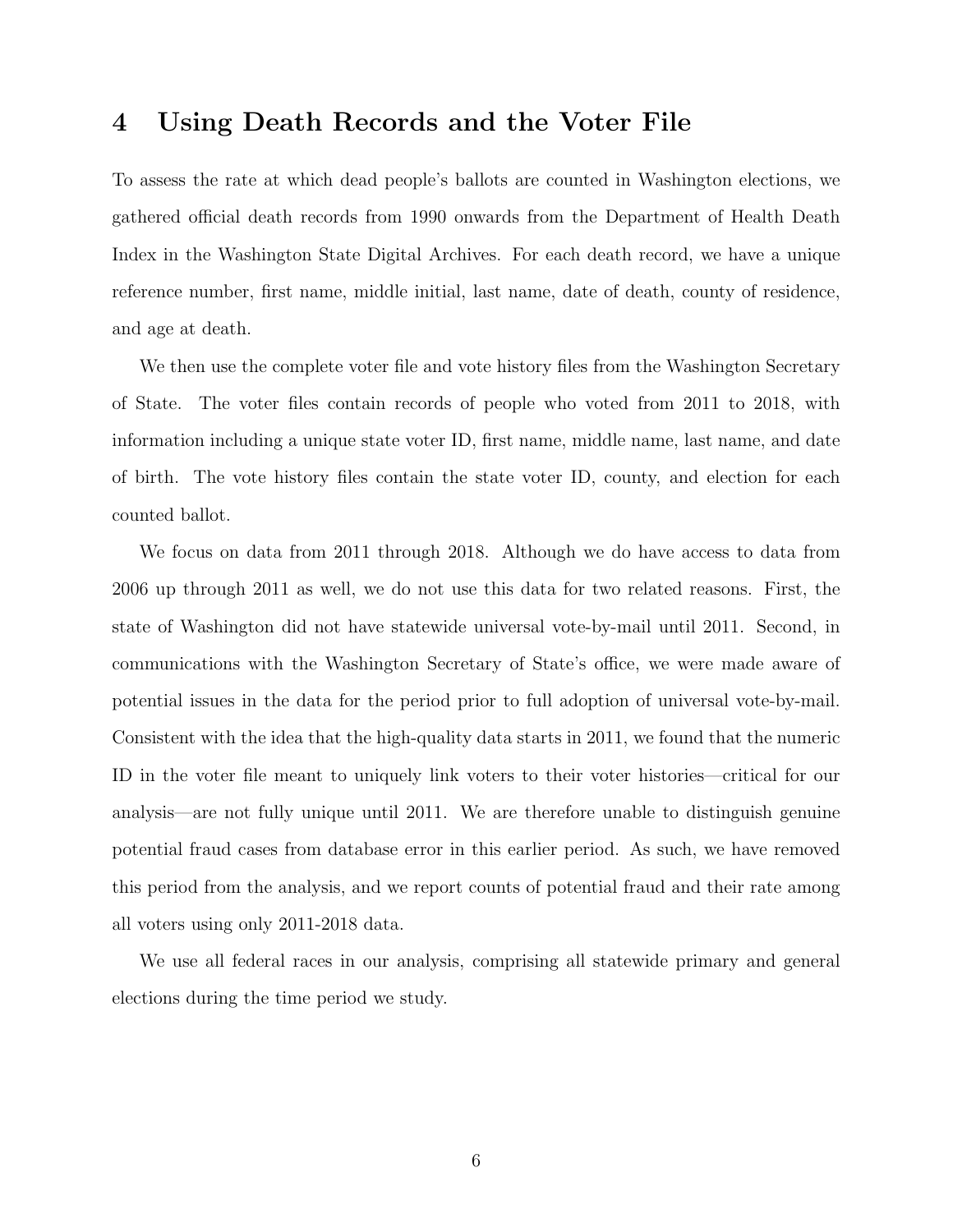### 5 Main Evidence: Minimal Fraud in Washington

We begin by presenting our most credible evidence on the rate of fraud related to deceased voters' ballots in Washington state.

We start by defining a "name match" as any death record that links to a counted ballot in the voter file under the following conditions:

- 1. Reflects a death that occurred more than 90 days prior to the election;
- 2. The death record and the voter record match exactly on first name, middle name, and last name;
- 3. The death record and the voter record match exactly on age (in years);
- 4. The death record and the voter record match exactly on county of residence;
- 5. The death record and the voter record match exactly on gender.

We restrict to deaths occurring more than 90 days prior to a given counted vote because, in the state of Washington, a ballot mailed in by a living voter who then dies prior to the election is a valid vote. Because voters can receive their mail-in ballots up to 90 days before the election,<sup>[9](#page-7-0)</sup> any link we find between a deceased voter and a counted vote within 90 days of the election is likely to be legitimate.

After matching on full name, age, county, and gender, as Table 1 shows, we are left with 907 total name matches, out of roughly 4.5 million voters. Most of these are not fraud. Within a large county, a non-trivial number of people share the same name, age, and gender. As such, the vast majority of these possible cases actually reflect two different people, one of whom died, the other of whom cast a perfectly valid ballot. The state of Washington is able to rule out many of these cases because they have access to additional data, like dates of birth and the last four digits of Social Security numbers, that are not present in the public version of the death records.

To overcome this issue, we next collect data on dates of birth for these possible links, using online records. We conducted a manual search using FindAGrave.com, FamilySearch.org,

<span id="page-7-0"></span><sup>9</sup>Confirmed in personal correspondence with the Washington Secretary of State's office.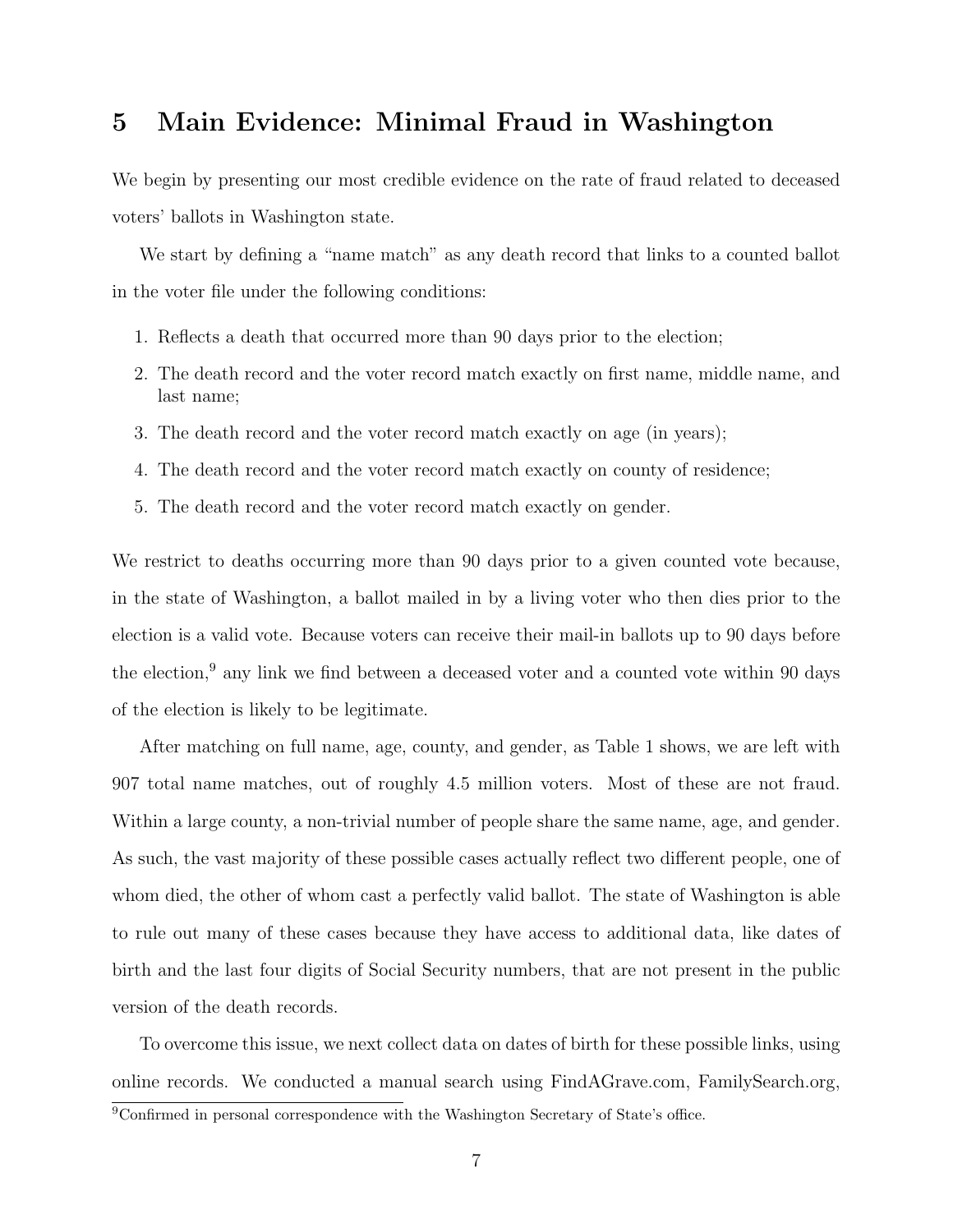| All Voters                   |           | Name Matches                                                      |          | Plausible Cases |                 |
|------------------------------|-----------|-------------------------------------------------------------------|----------|-----------------|-----------------|
| $# \text{ Cases}$            | 4,550,505 |                                                                   | 907      |                 | 14<br>[11, 210] |
| Rate                         |           |                                                                   | 0.000199 |                 | 0.000003        |
| Variables<br>Used To<br>Link |           | Last Name<br>First Name<br>Middle Init<br>County<br>Age<br>Gender |          | DOB             |                 |

Table 1 – Finding Potential Cases of Voter Fraud Related to the Casting of Dead People's Mail-in Ballots, Washington State, 2011– 2018

Unit of observation is a distinct voter. Manski bounds in square brackets.

and other online sources to look for obituaries that provide a date of birth for the deceased. When we find that a voter with a counted vote in the voter file shares the same date of birth as the one we find through this search process, we count that as a positive match. If we find that the two individuals have different dates of birth, we count that as a confirmed negative match. When we cannot find a date of birth for the death record, we leave this as unconfirmed.

After this process, we find 11 confirmed matches of potential fraud. We rule out 697 of the cases. This leaves us with 199 cases we cannot rule out. To produce a single estimate of the number of potentially fraudulent cases for this group, we use the rate of confirmed matches from the cases we are able to rule on decisively. This rate is 0.016, i.e., 11 confirmed matches divided by the 11 confirmed matches plus the 697 confirmed non-matches. Multiplying this rate by 199 gives us an estimated 3 additional plausible cases for the unconfirmed set, leading us to estimate a total of 14 plausible cases. This constitutes a rate of this form of fraud of roughly 0.0003%.

These estimated 14 cases, including the 11 confirmed matches, are still not necessarily cases of fraud—they may indicate clerical errors, or cases in which two individuals shared the same name and birth date—but they are the most plausible cases that exist in the data.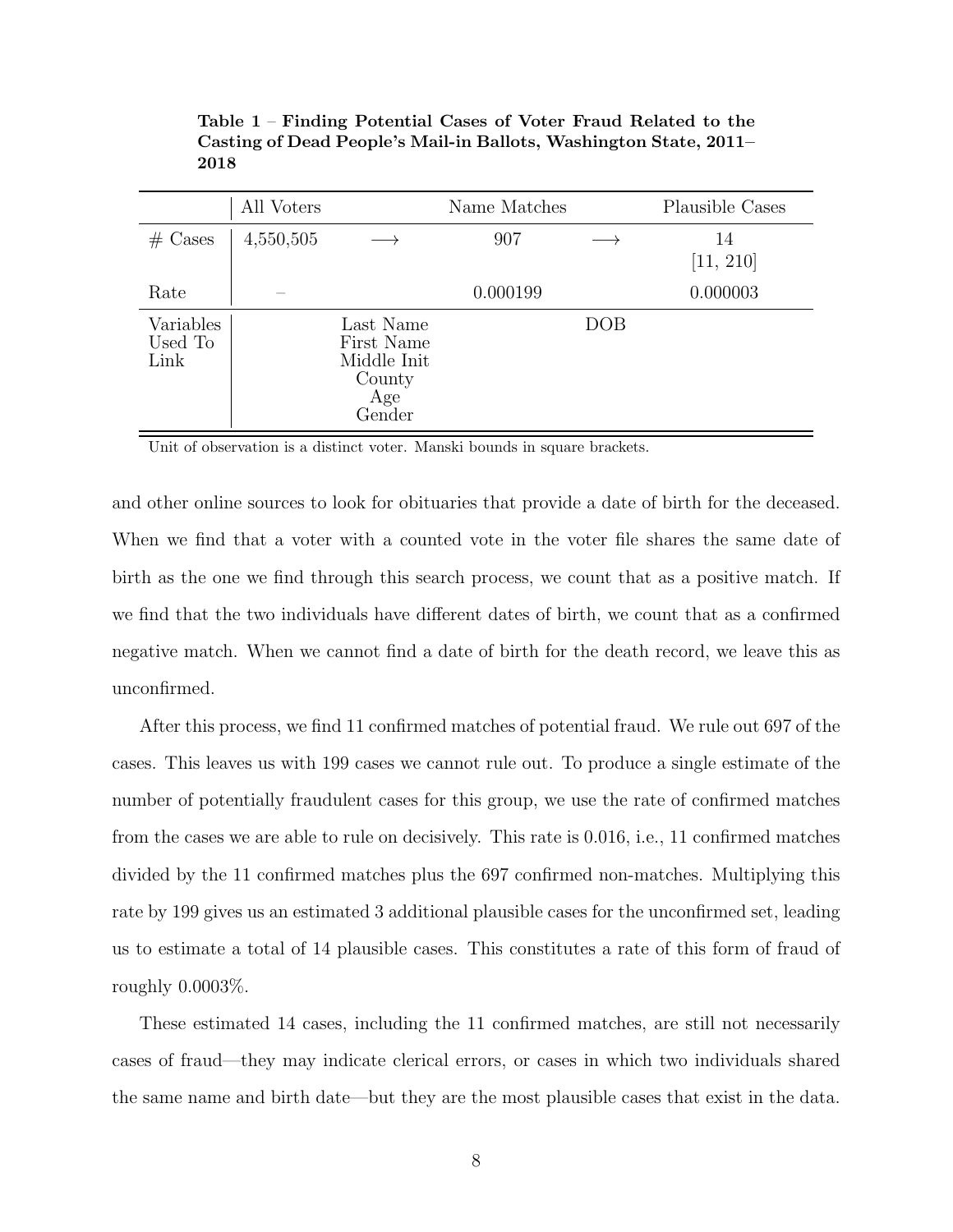Obviously, they constitute a tiny fraction of all voters in our sample, far too small to affect any major election outcome.

Next, we perform a Manski bounding exercise using the uncertain cases, by imagining that they are all false positives or false negatives. These bounds are given in square brackets in the table. If we assume that all of the unconfirmed cases are actual matches, we arrive at 210 matches from 2011 through 2018. This is clearly a large overestimate of the total number of matches, but it is still a very small rate of possible fraud, a rate of roughly 0.0005%.

#### 6 Looking for Additional Cases of Fraud

Our baseline estimates reveal extraordinarily low rates of potential fraud related to deceased individuals' ballots in the state of Washington. However, we could be missing additional cases of potential fraud if the record linking procedure we used above is overly conservative. For instance, there could be cases in which someone's full name differs in the two databases due to differences in middle names, such as if one record includes only a middle initial, or if one record has no middle name while the other does. Misspellings or alternative spellings of the first name are another potential source of false negatives.

To see if there are additional cases of fraud we might be missing, we conduct an automated evaluation of a much larger pool of possible cases. Our expanded pool of possible cases includes all instances where the age, county, gender, and first and last name of a voter match a death record but the middle initials in both records do not match or are missing. We also loosen the match on first name to permit differences in spelling by defining a match for the first name as any case in which the Jaro-Winkler string distance between the first name in the two records is below 0.1. By loosening the match conditions in these ways, we significantly increase the likelihood of false positives, but it allows us to assess whether there many additional potential cases we've missed.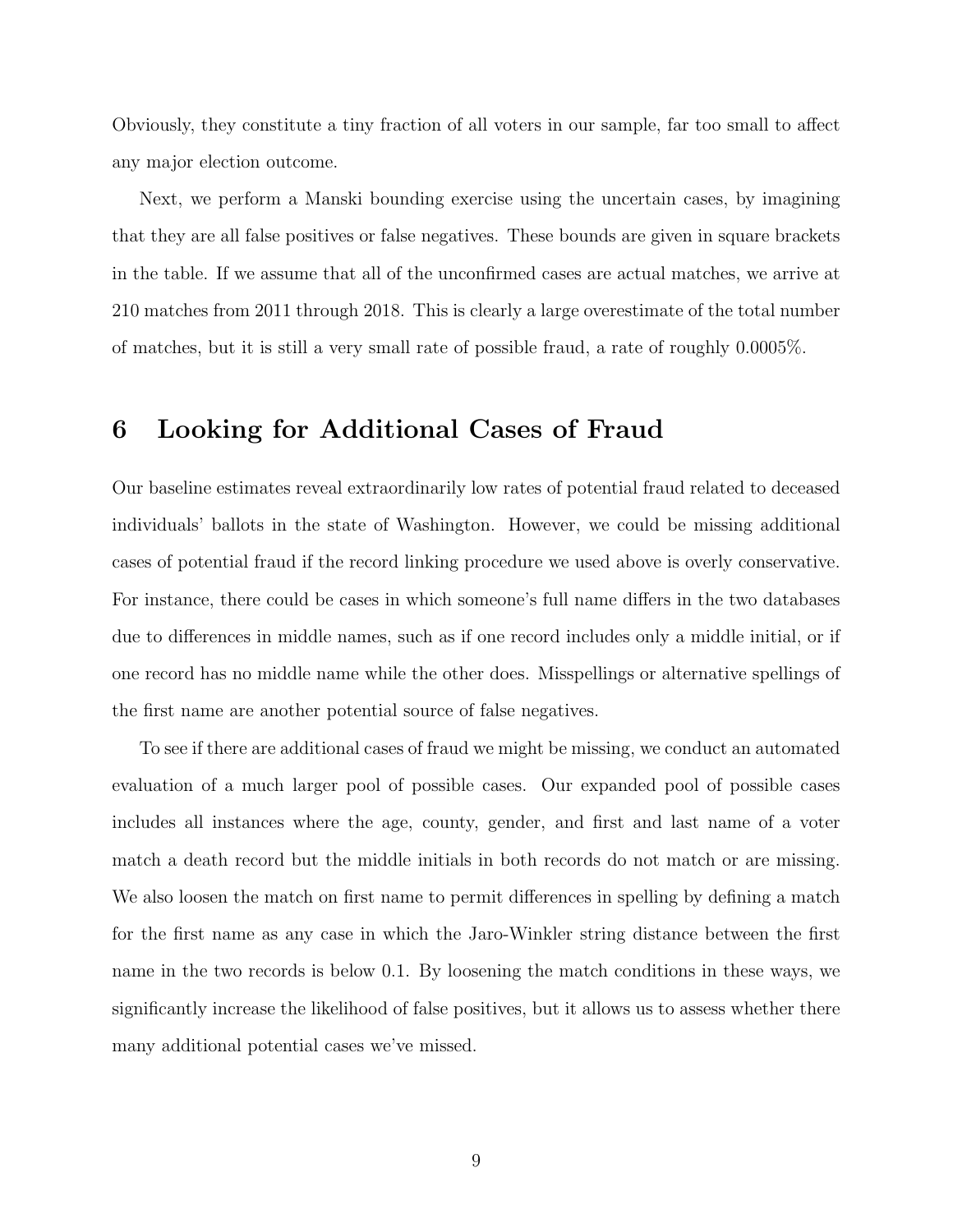We conduct this automated evaluation by scraping FindAGrave.com and FamilySearch.org, the two sources we most often used to confirm or disconfirm a case manually.

Casting this wider net, we find a total of 25 cases where we verify matching birth dates, from among 11,165 possible cases based on our fuzzy name match along with exact matches on county, age, and gender. Because these rely on weaker name-matching conditions, the likelihood of these being cases of two different people with similar names and the same birth date is higher than in our previous analysis. But the fact that we find only 25 potential cases even with this potentially high rate of false positives is informative.

Of the 11,165 name matches under this procedure, we are unable to find date of birth information for 6,418 cases. Using the same technique as before to impute a rate of true matches for this group, we arrive at an estimate of 59 total plausible matches.<sup>[10](#page-10-0)</sup> We suspect many of these may be false positives, but even if these were all fraudulent cases, it is a very small number of voters among 4.5 million individuals we study.

### 7 Conclusion

The COVID-19 pandemic has strained our election system, and in so doing, it has elevated concerns about the logistics of our elections. With the massive increase in voting by mail, and with a number of states implementing universal vote-by-mail, the claim that fraudulent actors steal dead people's ballots and vote with them has become salient. This particular claim is especially interesting because it is directly testable, because who votes and who dies are both matters of public record in America.

Using these public records, we have found that dead people's ballots are almost never voted fraudulently and subsequently counted as valid votes in the state of Washington. These

<span id="page-10-0"></span><sup>10</sup>Since our automated procedure for validating links leaves many more cases unconfirmed, we evaluate the sensitivity of our estimate of plausible matches to alternative imputation strategies in the appendix. Our estimates of the rate of plausible cases is similar after adjusting for a large number of potential observable differences between confirmed and unconfirmed potential cases.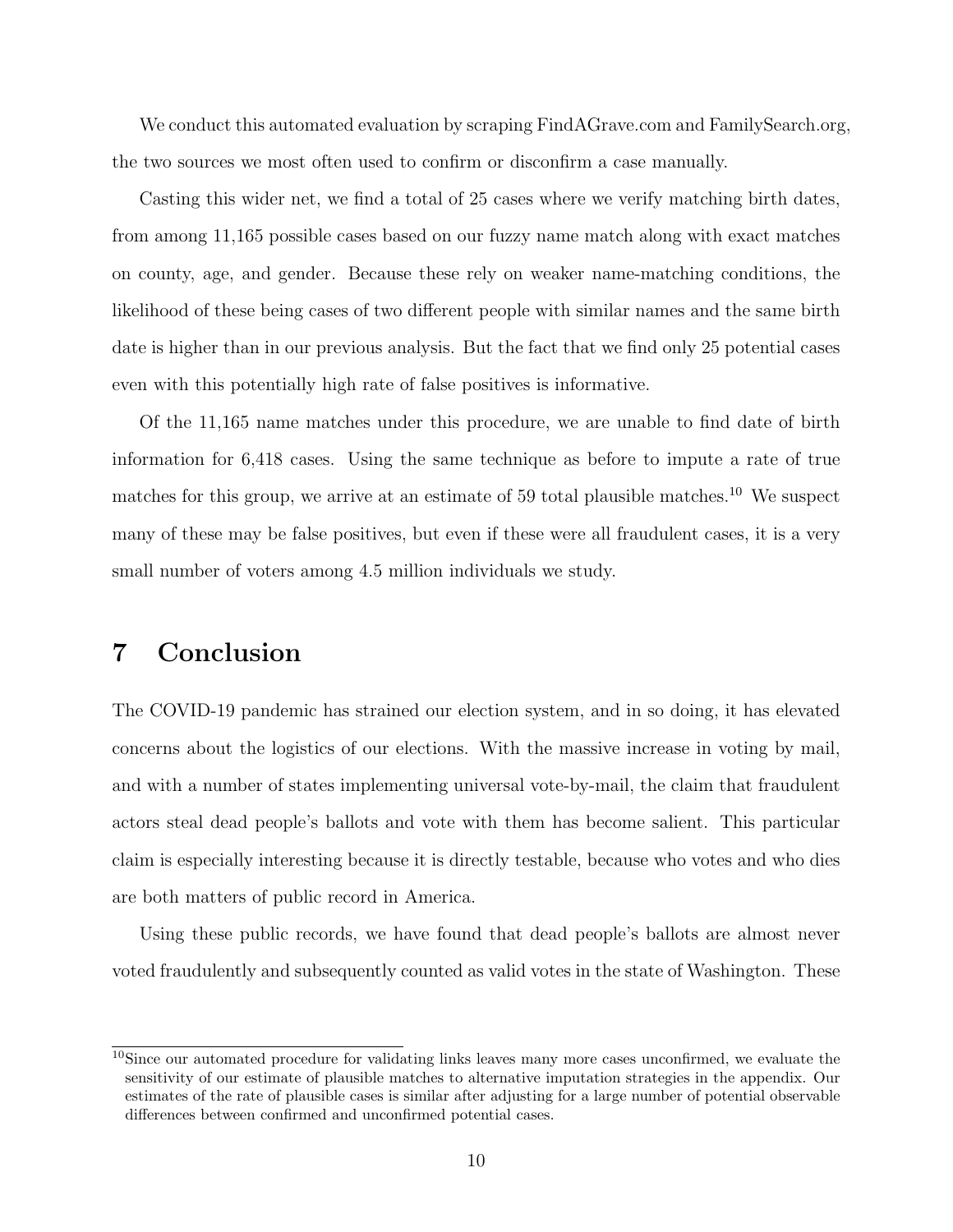results are likely to extend to other contexts where states take similar precautions to those taken in Washington.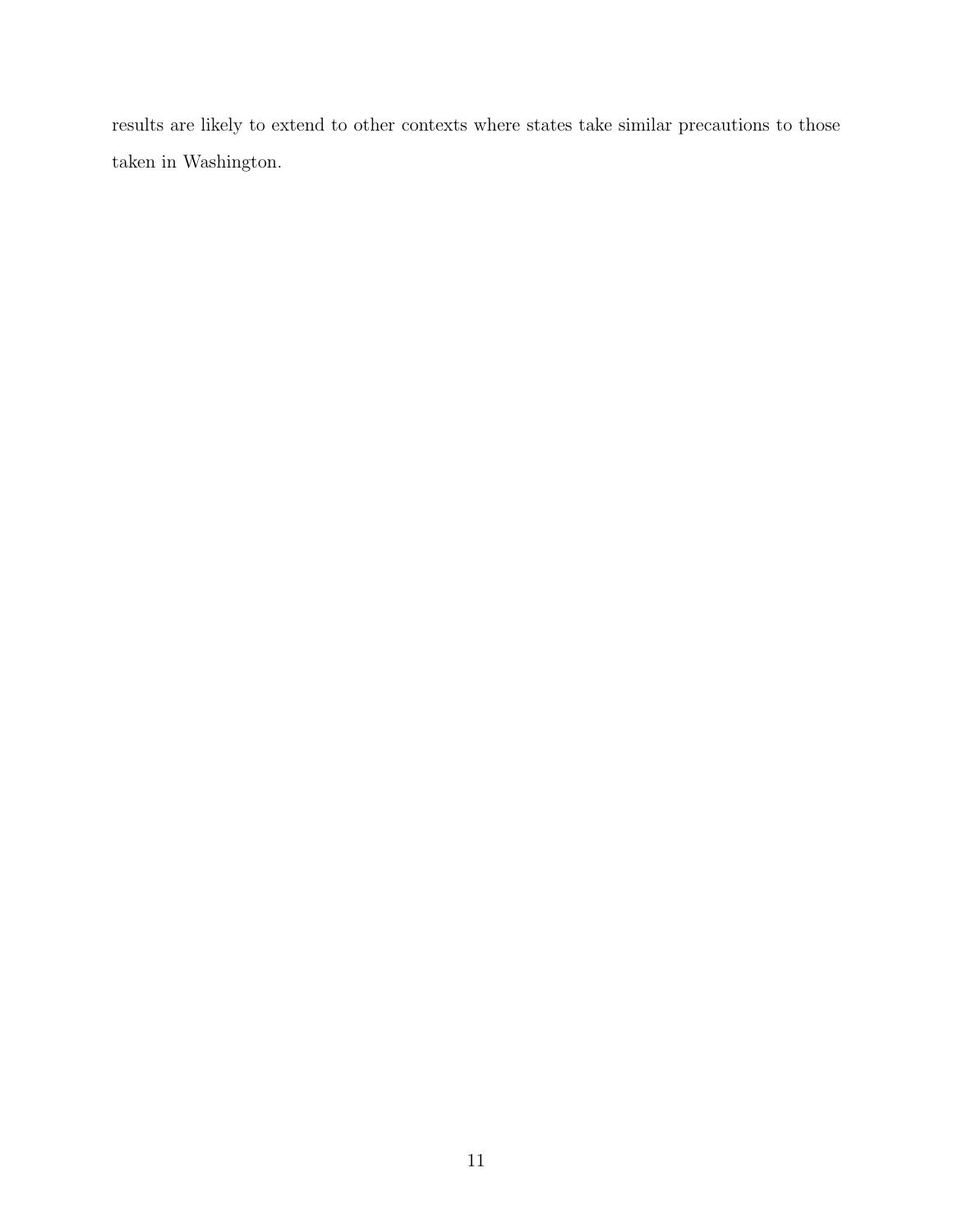#### References

- <span id="page-12-6"></span>Alvarez, R Michael, Thad E Hall, and Susan D Hyde. 2009. Election Fraud: Detecting and Deterring Electoral Manipulation. Brookings Institution Press.
- <span id="page-12-1"></span>Bryant, Lisa A. 2020. "Seeing Is Believing: An Experiment on Absentee Ballots and Voter Confidence: Part of Special Symposium on Election Sciences." American Politics Research 48(6).
- <span id="page-12-8"></span>Cottrell, David, Michael C Herron, and Sean J Westwood. 2018. "An Exploration of Donald Trump's Allegations of Massive Voter Fraud in the 2016 General Election." Electoral Studies 51: 123–142.
- <span id="page-12-2"></span>Gerber, Alan S., Gregory A. Huber, and Seth A. Hill. 2013. "Identifying the Effect of All-Mail Elections on Turnout: Staggered Reform in the Evergreen State." *Political Science* Research and Methods 1(1): 91–116.
- <span id="page-12-4"></span>Goel, Sharad, Marc Meredith, Michael Morse, David Rothschild, and Houshmand Shirani-Mehr. 2020. "One Person, One Vote: Estimating the Prevalence of Double Voting in US Presidential Elections." American Political Science Review 114(2): 456–469.
- <span id="page-12-3"></span>Hood III, MV, and William Gillespie. 2012. "They Just Do Not Vote Like They Used To: A Methodology to Empirically Assess Election Fraud." Social Science Quarterly 93(1): 76–94.
- <span id="page-12-7"></span>Levitt, Justin. 2007. "The Truth About Voter Fraud." Working Paper. [https:](https://www.brennancenter.org/sites/default/files/legacy/The%20Truth%20About%20Voter%20Fraud.pdf) [//www.brennancenter.org/sites/default/files/legacy/The%20Truth%20About%](https://www.brennancenter.org/sites/default/files/legacy/The%20Truth%20About%20Voter%20Fraud.pdf) [20Voter%20Fraud.pdf](https://www.brennancenter.org/sites/default/files/legacy/The%20Truth%20About%20Voter%20Fraud.pdf).
- <span id="page-12-0"></span>Lockhart, Mackenzie, Seth J Hill, Jennifer Merolla, Mindy Romero, and Thad Kousser. 2020. "America's electorate is increasingly polarized along partisan lines about voting by mail during the COVID-19 crisis." Proceedings of the National Academy of Sciences of the United States of America 117(40): 24640–24642.
- <span id="page-12-9"></span>Mebane, Walter. 2008. "Election Forensics: The Second-Digit Benford's Law Test and Recent American Presidential Elections." Election Fraud: Detecting and Deterring Electoral Manipulation pp. 162–181.
- <span id="page-12-5"></span>Minnite, Lorraine C. 2010. The Myth of Voter Fraud. Ithaca, NY: Cornell University Press.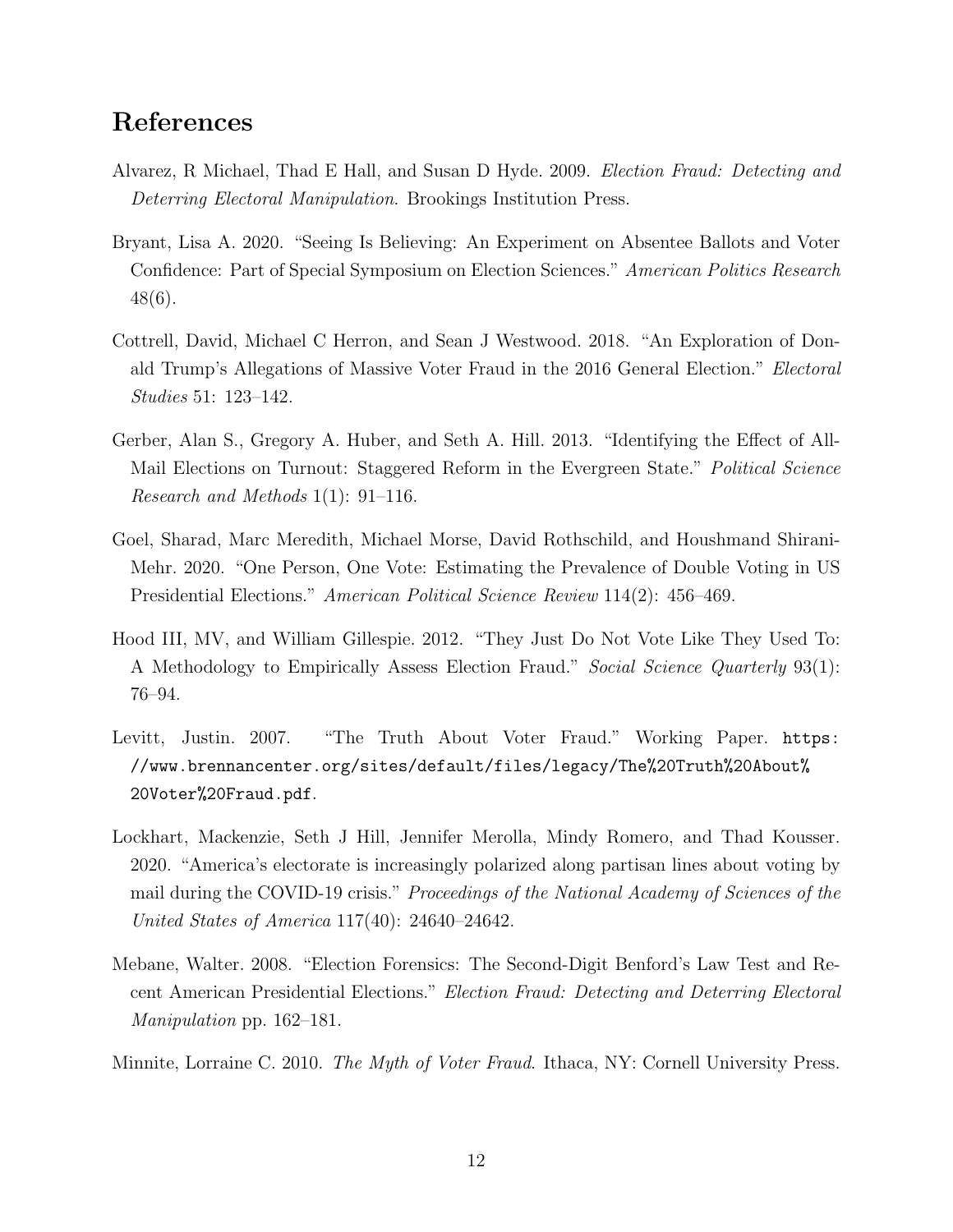<span id="page-13-0"></span>Thompson, Daniel M., Jennifer A. Wu, Jesse Yoder, and Andrew B. Hall. 2020. "Universal Vote-by-mail Has No Impact on Partisan Turnout or Vote Share." Proceedings of the National Academy of Sciences 117(25): 14052–14056.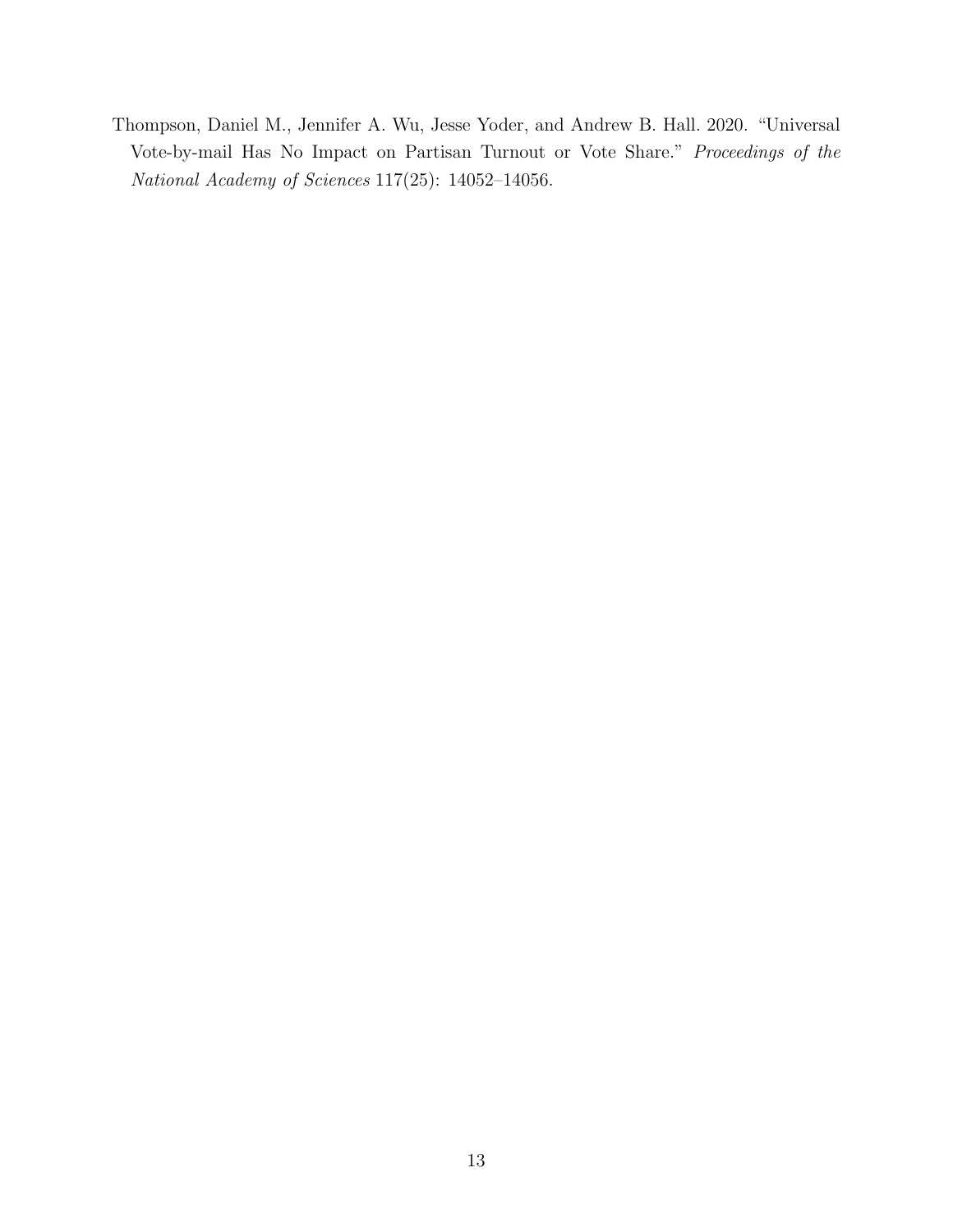# Online Appendix

Intended for online publication only.

## Contents

|  |  |  | -15 |
|--|--|--|-----|
|--|--|--|-----|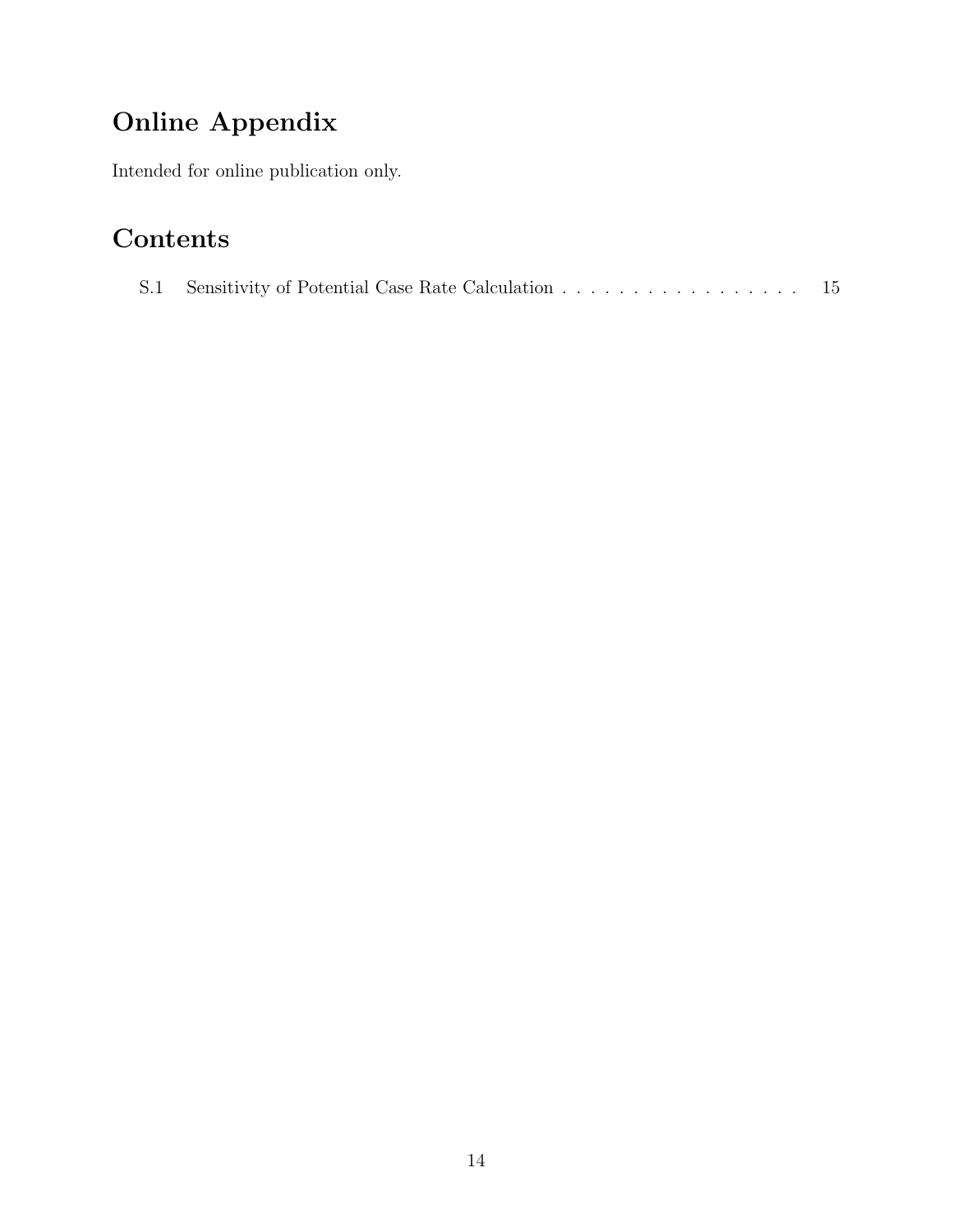#### S.1 Sensitivity of Potential Case Rate Calculation

Throughout the paper, we estimate the number of potential cases of fraud using the rate of positive cases as a share of cases we can confirm either way and multiplying this by the number of potential cases. This calculation assumes that the cases we cannot confirm have a similar number of positives as the cases we can confirm. We cannot directly confirm this assumption. Still, we can rule out that the cases we fail to confirm are clearly different from the cases we can confirm in ways that would make them much more likely to be positive if we could confirm them.

To assess the possibility that the unconfirmed cases are different in important, observable ways, we estimate the rate of positive cases after accounting for observable characteristics of the case that may relate to the likelihood that the case is positive. We use logistic regressions of a flag for positive cases on a set of covariates, and calculate the average predicted probability of a positive for each potential case including the cases we cannot confirm either way. In each regression, an observation is a potential link, meaning that voters can be linked to multiple death records and some are in this analysis.

Table [S.1](#page-16-0) reports our estimates. In column 1, we report the positivity rate using the simple approach we use in the paper. In our regression framework, this is equivalent to on constant-only regression—assuming that all cases have an equal probability of being positive regardless of their characteristics. In column 2, we report estimates after relaxing this assumption, instead calculating a probability that a case is positive for each match type. We categorize the matches into five categories: exact name match; first and last name match but middle initial is missing in both records; first and last name match but middle initial is missing in one record; first and last name match but middle initials are different; last name matches but first name is slightly different. This adjustment does not meaningfully change our estimate of the positivity rate.

Column 3 accounts for the population of the county in which the person lived and voted. Since we are more likely to find positive—probably false positive—cases in counties with many people, adjusting for the county population could change our expected positivity rate if the unconfirmed and confirmed cases came from different counties. In column four, we adjust for the commonness of the decedent's last name, suspecting that common last names also increase the rate of false positives. We find that both of these adjustments are not consequential.

In column 5, we adjust for the availability of Social Security Death Index (SSDI). People born prior to 1936 or who died after 2014 may not be listed in the SSDI. When we adjust for this, our positivity rate goes up modestly. While we cannot directly translate this estimate